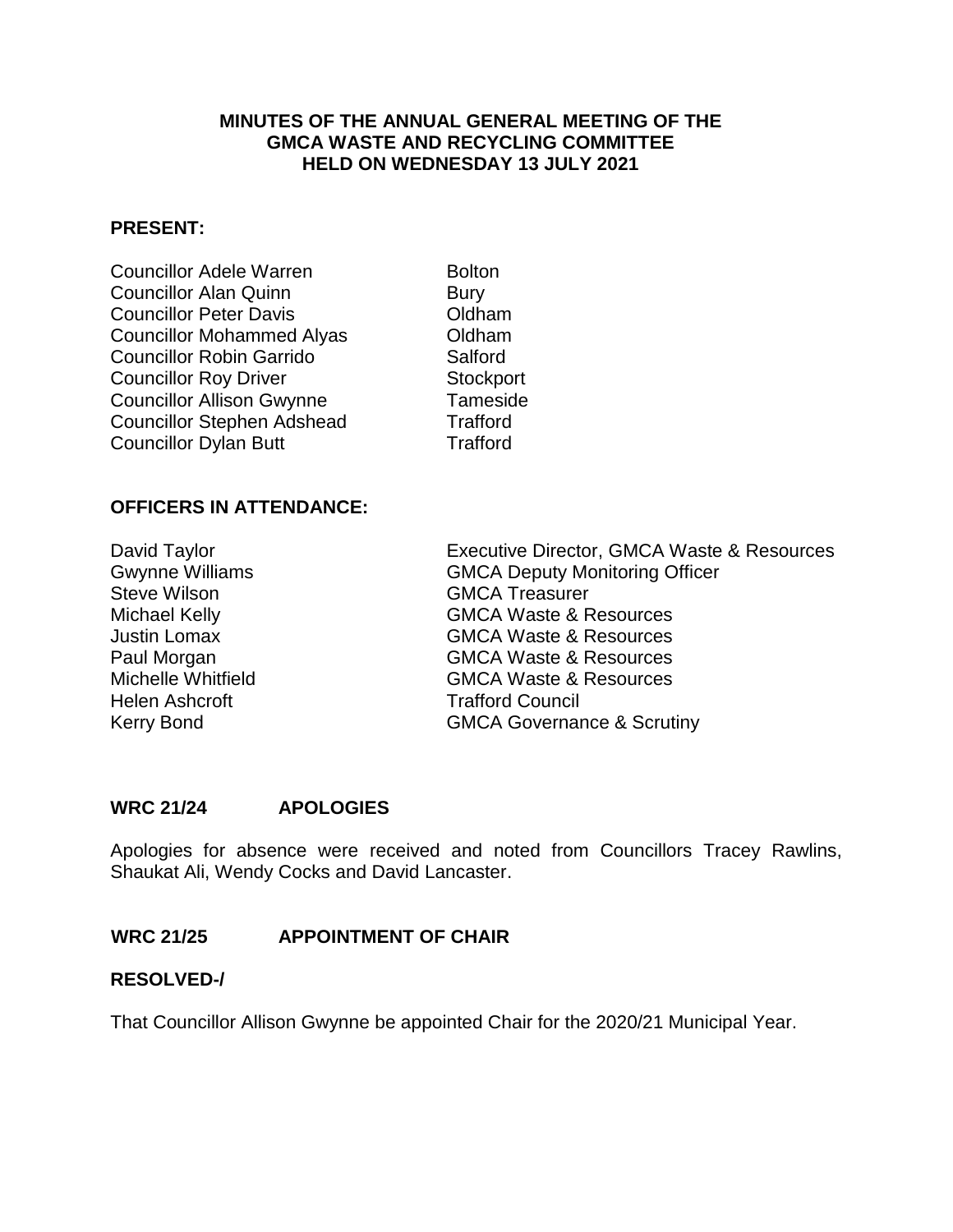## **WRC 21/26 MEMBERSHIP OF THE GM WASTE & RECYCLING COMMITTEE 2021/22**

That the Membership of the GMCA Waste & Recycling Committee, as agreed by the GMCA on 25 June 2021 for 2021/2022, be noted, as follows:

| <b>District</b>   | <b>Member</b>                |
|-------------------|------------------------------|
|                   |                              |
| <b>Bolton</b>     | Adele Warren (Con)           |
| <b>Bury</b>       | Allan Quinn (Lab)            |
| <b>Manchester</b> | <b>Tracey Rawlins (Lab)</b>  |
|                   | Shaukat Ali (Lab)            |
| Oldham            | Peter Davis (Lab)            |
|                   | Mohammed Alyas (Lab)         |
| <b>Rochdale</b>   | <b>Wendy Cocks (Lab)</b>     |
|                   | Terry Smith (Lab)            |
| <b>Salford</b>    | David Lancaster (Lab)        |
|                   | Robin Garrido (Con)          |
| <b>Stockport</b>  | Roy Driver (Lab)             |
|                   | Helen Foster-Grime (Lib Dem) |
| <b>Tameside</b>   | Allison Gwynne (Lab)         |
| <b>Trafford</b>   | Stephen Adshead (Lab)        |
|                   | Dylan Butt (Con)             |
| Wigan             | N/A <sup>1</sup>             |

<sup>1</sup>Membership excludes Wigan Council as it operates as a unitary authority and administers its own disposal arrangements.

## **WRC 21/27 APPOINTMENT TO THE GM GREEN CITY REGION PARTNERSHIP**

## **RESOLVED/-**

That Alan Quinn be appointed to the Green City Region Board for the 2021/22 Municipal Year.

## **WRC 21/28 MEMBERS' CODE OF CONDUCT AND ANNUAL DECLARATION OF INTEREST FORM**

## **RESOLVED/-**

That Members noted their obligations under the GMCA Members' Code of Conduct and to complete an annual declaration of interest form and that the completed form would be published on the GMCA website be also noted**.**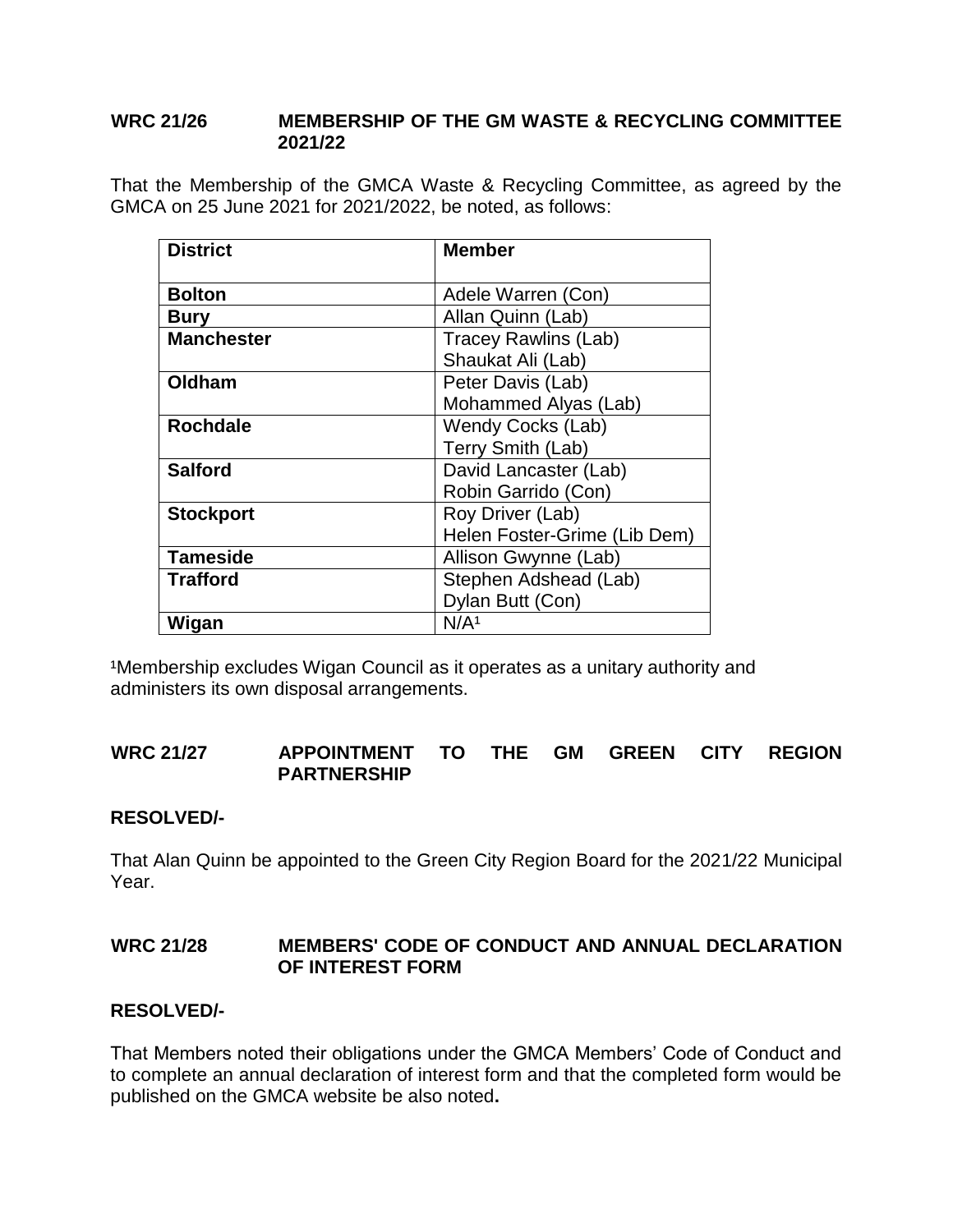## **WRC 21/29 TERMS OF REFERENCE**

## **RESOLVED/-**

That the Terms of Reference for the GMCA Waste and Recycling Committee be noted.

## **WRC 21/30 PROGRAMME OF MEETINGS 2021/22**

## **RESOLVED/-**

That the Programme of Meetings for 2021/22, be noted as follows:

- 13 October 2021, 10.00am, Venue TBC
- 26 January 2022, 10.00am, Venue TBC
- 23 March 2022, 10.00am, Venue TBC

## **WRC 21/30 CHAIR'S ANNOUNCEMENTS AND URGENT BUSINESS**

There were no announcements or items of urgent business reported.

## **WRC 21/31 DECLARATIONS OF INTEREST**

There were no declarations of interest reported by any Member in respect of any item on the agenda.

## **WRC 21/32 MINUTES OF THE MEETING HELD ON 21 APRIL 2021**

#### **RESOLVED/-**

That the minutes of the previous meeting, held on 21 April 2021 be approved as a correct record.

## **WRC 21/33 WASTE & RECYCLING COMMITTEE WORK PROGRAMME 2021/22**

Members considered the Waste & Recycling Committee Work Programme, which provided a forward look of items that would focus the work of the Committee during 2021/2022.

Work surrounding the Waste Strategy would be developed into the Work Programme to fit in with the national position.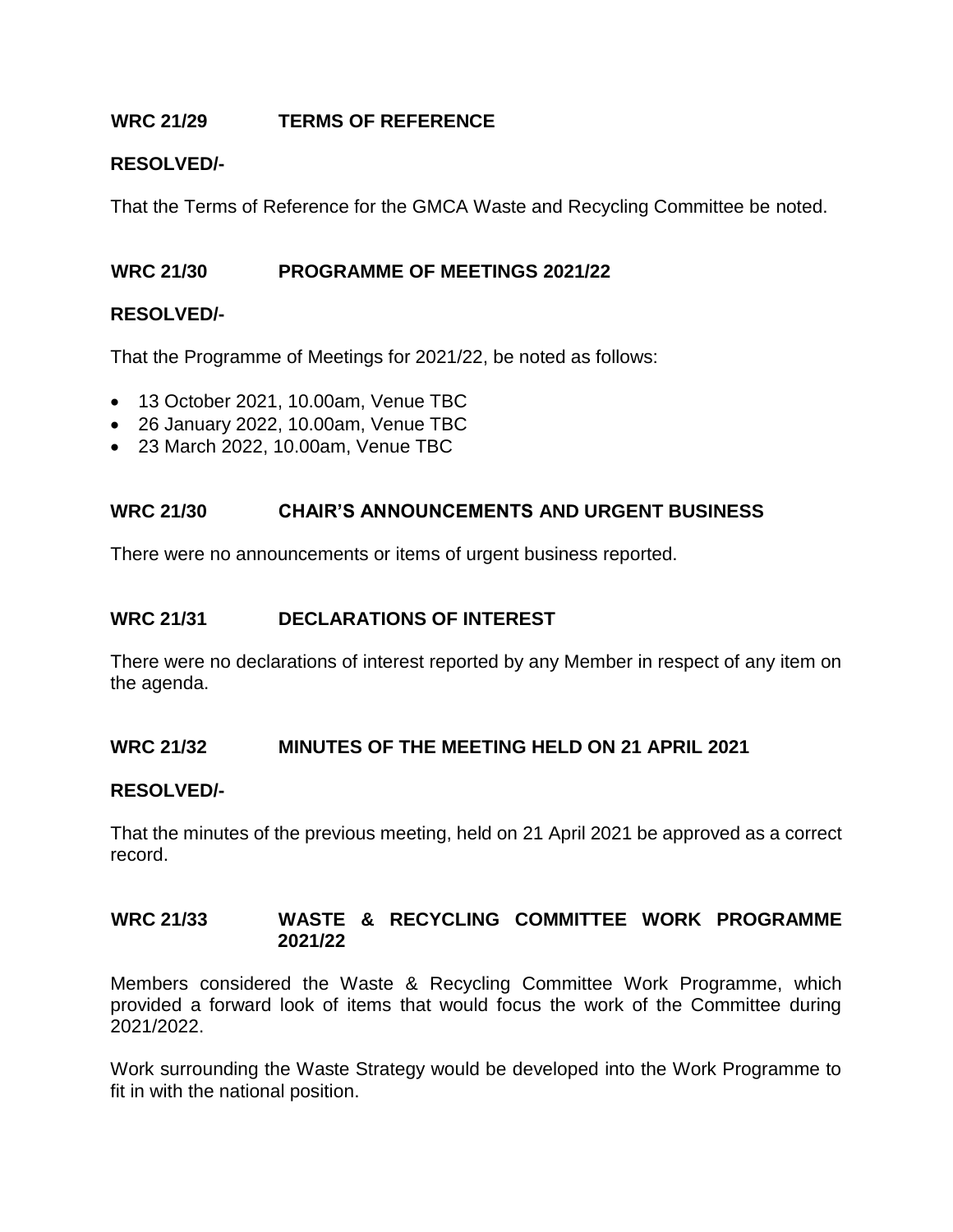## **RESOLVED/-**

That the Work Programme be noted.

## **WRC 21/34 CONTRACTS UPDATE**

Justin Lomax, Head of Contract Services, Waste and Resources Team introduced a report which provided an overview of performance of the Waste and Resources Management Services (WRMS) and the Household Waste Recycling Centre Management Services (HWRCMS) Contracts, with updates on key issues currently affecting the waste management services during this period.

It was reported that the data used was undergoing final verification for the annual outturn for the financial year April 2020 to March 2021, which is up to the end of Quarter 4 of year 2, for the two Contracts held by Suez.

Highlights from the report included –

- Current recycling rates were at 46.42% for 2021/21, an increase on the 2019/20 rate of 41.15%
- A total rate of 98.5% of material had been diverted away from landfill disposal, a 5% increase on last year, equating to almost 55kt less with only 1.7kt being sent via this route.
- Rejection levels at the Materials Recovery Facility from kerbside recycling remain at around 18% Although slightly lower than last year's level the tonnage of collected loads rejected at the reception points remains very high, reaching over 7.4kt, with the majority of this coming from the mixed paper and card collection stream.
- Since the last Committee report, there has been 1 further RIDDOR incident, for the period up to 31 March 21, bringing the total for the year to 5. The last incident, in January 2021, was a dangerous occurrence reported to the Health and Safety Executive due to a high-pressure steam leak at the Bolton Thermal Recovery Facility. This was detected following the restart of the turbine bypass station, during a routine inspection of the turbine hall. Appropriate action was taken, including the steam supply being isolated from the affected section of the system, the source of the leak being identified, and a repair being carried out, along with an upgrade to the control system, and a reviewed inspection and replacement plan.
- The overall data shows that throughout the period of the pandemic, total annual Household Waste Recycling Centre visitor numbers have stayed below levels seen in the previous 2 years. With 5.4m visits during 2020/21 being 500k less visits than in the previous year. Final annual data is currently being verified but indicates that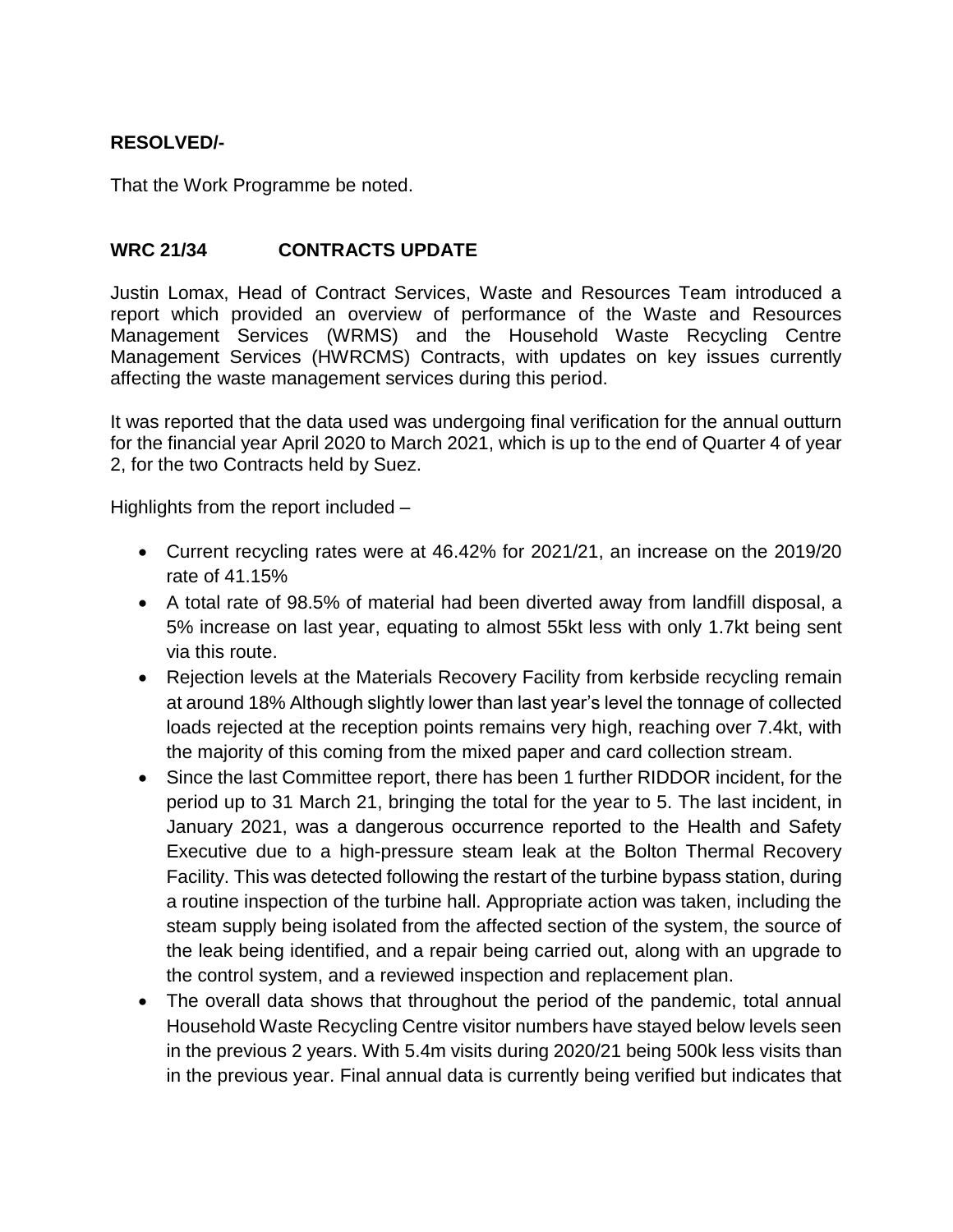there was approaching 20% less material going through these sites than for last year (equating to over 50kt).

- Van Permit Scheme: SUEZ is continuing to develop the system to administer and manage the usage of HWRC network by householders owning vans. The testing phase will ensure the process for the applicant is as straightforward as possible and that administration is streamlined and compliant with the UK General Data Protection Regulation (GDPR) legislation. It is anticipated that there will be a soft launch on sites during August 2021 with the hard launch commencing in September 2021.
- Biowaste treatment capacity has been secured until 2026. Bids have been received through the procurement process for a number of smaller treatment packages, these have been evaluated and final stage of approvals are underway.
- SUEZ introduced the segregation of carpets for recycling and sourced outlets whereby the material could be shredded and used on surfaces for equestrian training areas. At the end of 2020 the Environment Agency announced the withdrawal of the Low-Risk Waste Position, where carpet recycling was managed, this was due to come into force in mid-June 2021 but has been delayed for 12 months following the trade body Carpet Recycling UK, and others, lobbying the Environment Agency whilst evidence is gathered on potential plastics and POPs releases.
- The GMCA and SUEZ have agreed to the addition of plasterboard skip collection points at suitable Household Waste Recycling Centres. The sites identified are Arkwright St, Bayley St, Chichester St, Springvale, Hurstwood Court, Salford Road, Bredbury, Adswood, Boysnope Wharf, Lumns Lane and Longley Lane.
- Significant progress has been achieved to meet the construction programme between April and June at the Reliance Street Mechanical Treatment and Reception Facility, which following testing, will be capable of processing 130,000 tonnes of Municipal Solid Waste which equates to an approximate hourly amount of 50 tonnes per/hour.
- Following extensive damage in September 2017 by a fire within the turbine hall building at Raikes Lane Thermal Recovery Facility, extensive refurbishments, repairs, and the installation and trial of the new turbine engine have been undertaken by Suez and completed in April 2021.

Members queried the types of items taken to landfill, it was noted that these are bulky items that are non-compactable or unable to be shredded.

In relation to the disposal of domestic kerbside recycling, Members requested confirmation of percentages rejected due to resident behaviour. Officers clarified that 18% of residential recycling is rejected due to contaminants

It was confirmed that Bredbury Recycling Facility, Stockport, is used to further clean up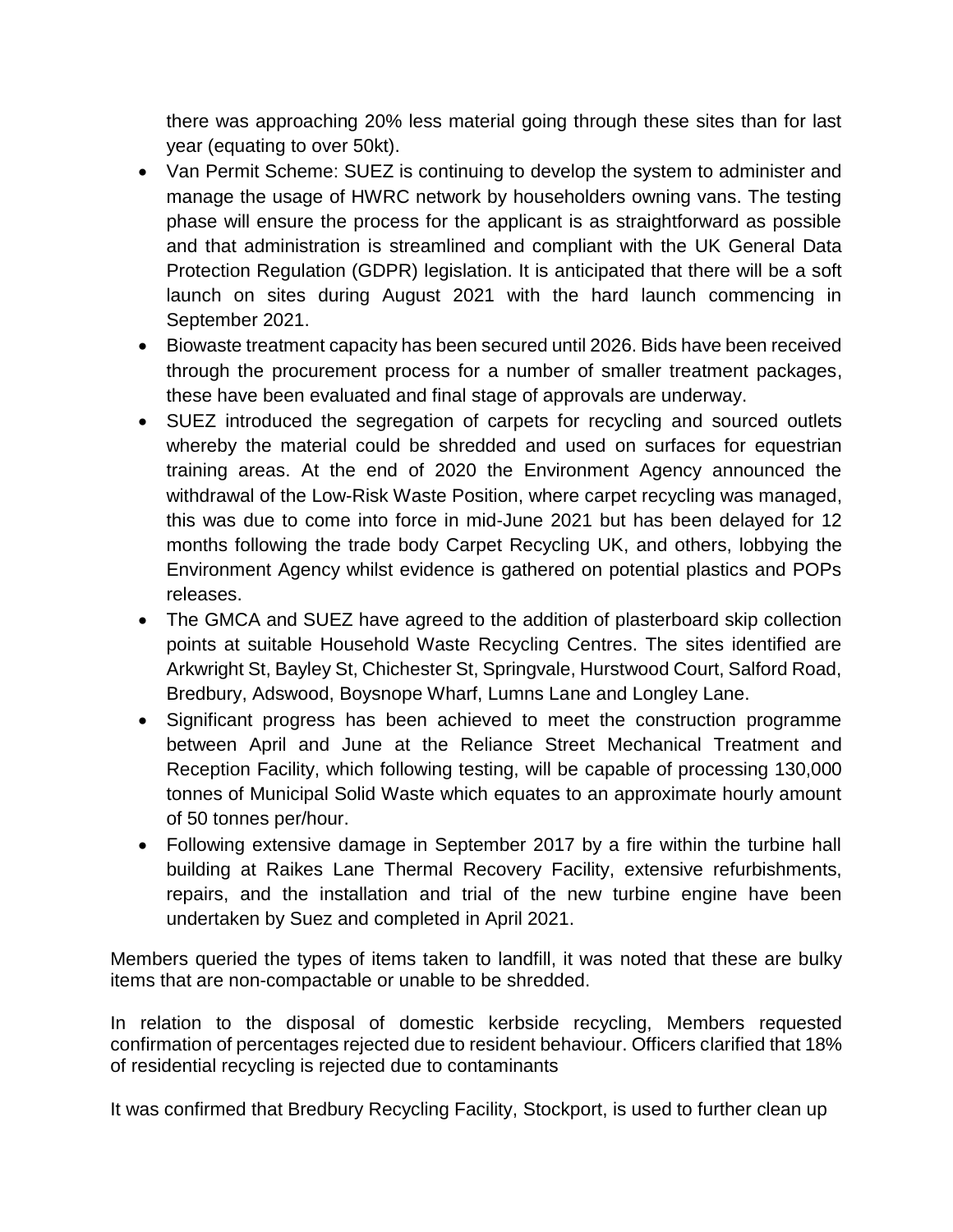contaminated paper and card to enable lower rejection rates.

It was clarified that residents who own vans and encounter issues with the new Van Permit Scheme should liaise directly with their districts recycling team. Trade services should continue to use the weighbridge site facilities.

Members asked where household carpet waste should be recycled. It was confirmed that they can continue to use household recycling facilities, where the majority of waste is recycled.

In relation to plasterboard waste, Members were informed that 1-2k tonnes per annum is shredded and reworked, details on this will be circulated to Members.

Officers confirmed that processes and procedures are in place, along with warranties and guarantees to minimise any down time at the Reliance Street Mechanical Treatment and Reception Facility and that tonnage figures have exceeded previous rates.

Members asked how metal is separated from the waste at the Reliance Street Facility, and what alert procedures are in place in case of battery fires. Officers reported that magnets separate, currently 4%, of metals at the facility and that a fully connected detection and sprinkler system has been installed.

It was confirmed that the shredder at the Reliance Street Facility is larger and therefore has a greater capacity than other sites and has a capacity to shred 50 tonnes per hour.

## **RESOLVED/-**

- 1. That the report be noted.
- 2. That further information in relation to plasterboard waste be circulated to Members.
- 3. That the Construction presentation received at section 9 of the report be circulated to Members.
- 4. That officers confirm the number of jobs created at the Reliance Street Mechanical Treatment and Reception Facility.
- 5. That further updates on the Raikes Lane Thermal Recovery Facility be brought to future meetings.

# **WRC 21/35 COMMUNICATIONS AND BEHAVIOURAL CHANGE PLAN UPDATE**

Michelle Whitfield, Head of Communications and Behavioural Change, GMCA Waste and Resources Team updated the Committee on the Recycle for Greater Manchester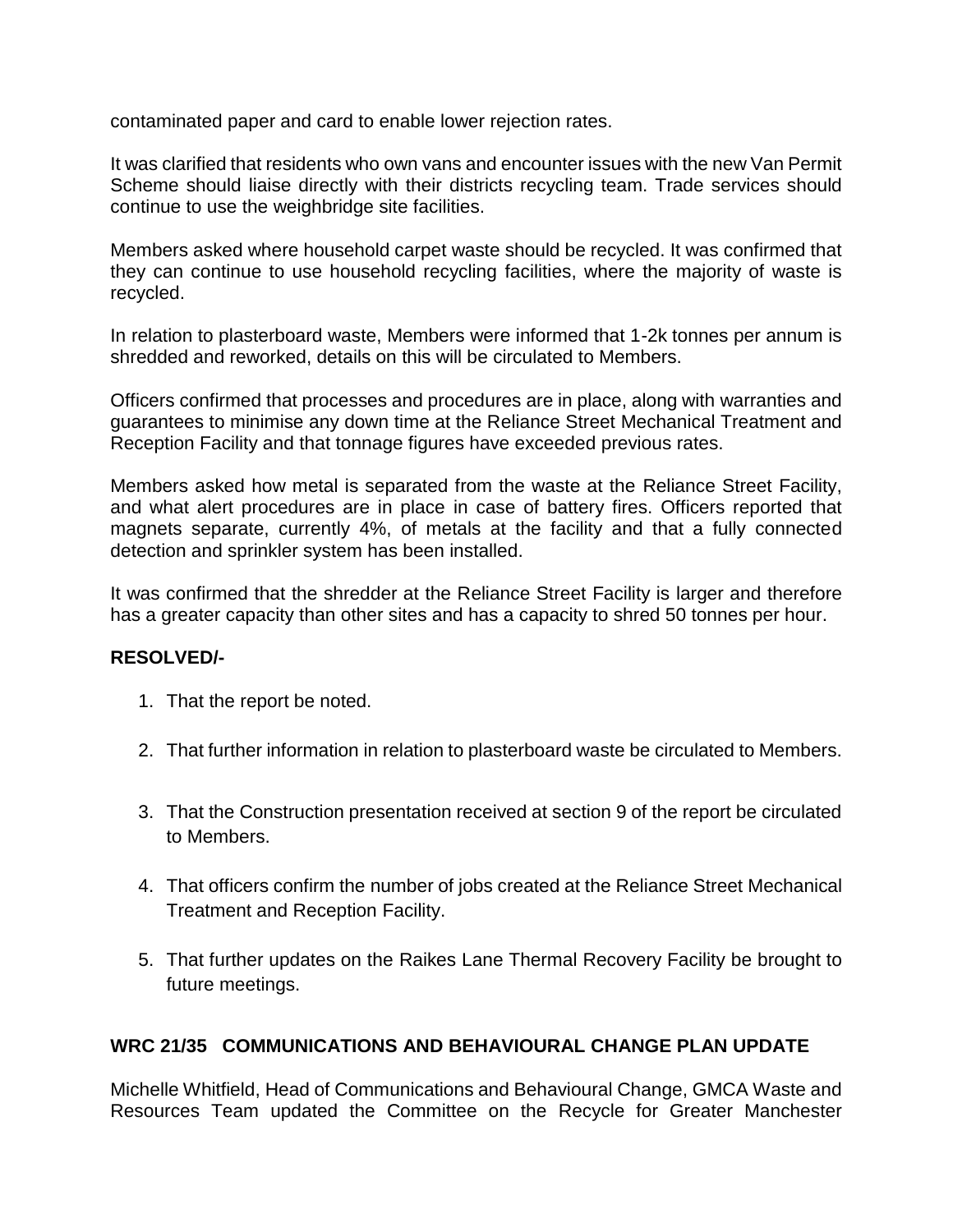Communications & Behavioural Change delivery plan and the joint SUEZ communications and engagement plan.

- The National Food Waste Action Week 2022 has been confirmed for 7<sup>th</sup>-13<sup>th</sup> March 2022.
- Promotion is continuing at the household waste recycling centres (HWRCs) to generate stock for the 3 ReNew shops. Donation containers have been placed at 15 out of the 20 HWRCs, this type of waste would otherwise have gone into the general waste container destined for energy from waste or landfill.
- The Greater Manchester Social Media Strategy is being reviewed to determine what type of content leads to better engagement, ensuring it meets the needs of our audience and contains relevant content.
- The education team are continuing to deliver virtual educational sessions and will continue when restrictions lifted. The refit of the Longley Lane Education Centre is on track to be completed in September. Restrictions allowing, face to face education visits at Longley Lane Visitor Centre and the Solar Farm at Bolton will commence in September.
- The National Nappy Campaign launched in March 2021. The Recycle for GM Team (R4GM) are developing the Keep Britain Tidy Campaign further by working with hospital communication leads to share in maternity wards and with the Maternity Clinical Lead at the Health and Social Care Partnership to hopefully secure partnership working. R4GM are also exploring options to work with Bounty, the online company that supports families in the transition to parenthood, from pregnancy to pre-school, and the Manchester Evening News are looking at options to share the campaign via their Families Online channel.
- For World Environment Day on 5 June 2021, R4GM partnered with Alupro (Aluminium Packaging Recycling Organisation) focussing on the Every Can Counts Campaign, and Every Can Counts ambassadors worked with the team on various public engagement campaigns.
- Research is underway to develop a food waste campaign across the conurbation.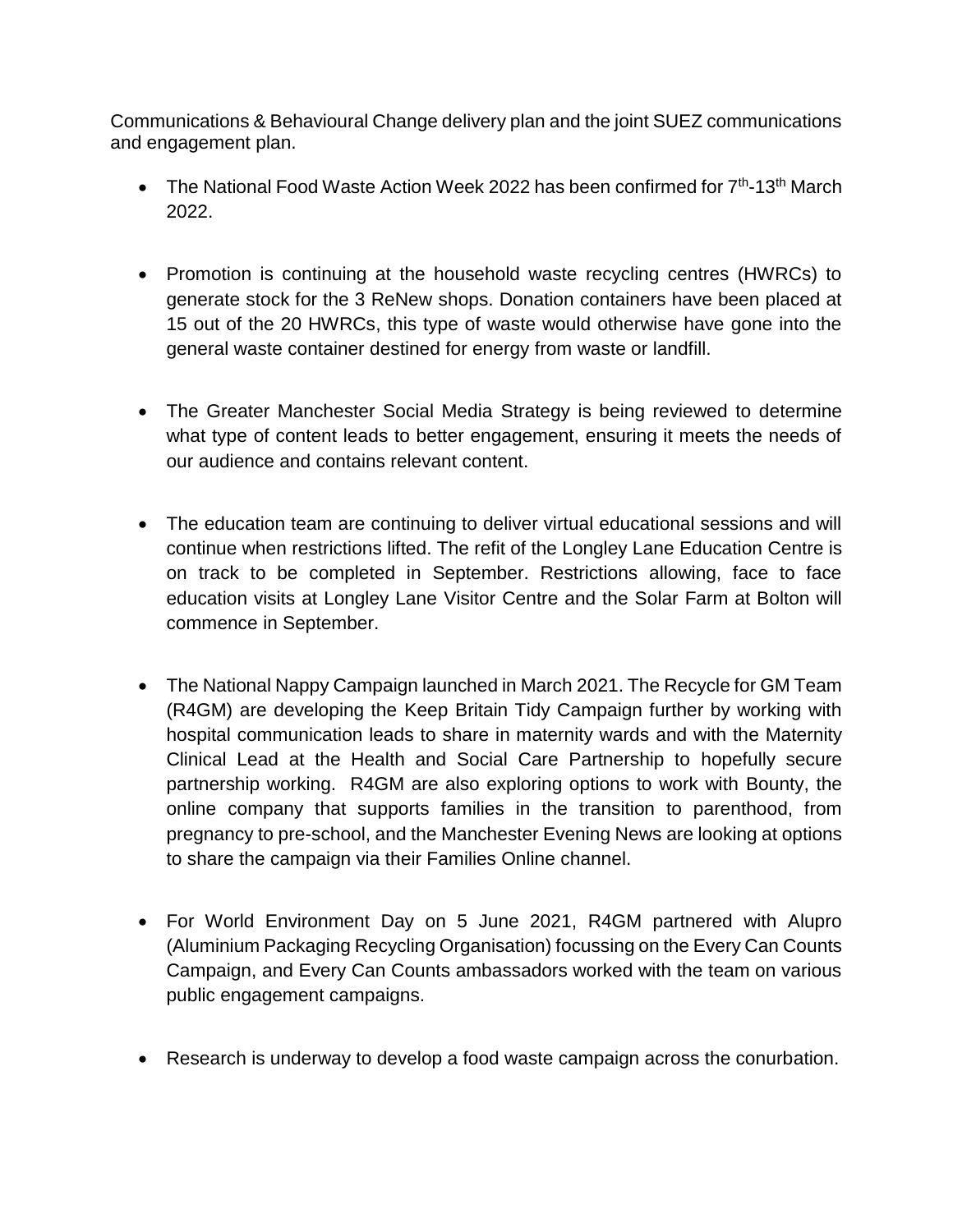• A report filmed by ITV Granada Reports at the Longley Lane site focussing on battery fires is due to air during w/c 21 June 2021, this will be supported by social media messaging by the R4GM team.

It was confirmed that battery recycling is the responsibility of the industry/supplier, there are emerging discussions with partners on how this can be addressed, whether through social media or a separate advertising campaign.

## **RESOLVED/-**

- 1. To note the progress of the Communications and Behavioural Change Plan.
- 2. To note the progress on the joint SUEZ and R4GM Communications and Engagement Plan.

## **WRC 21/36 RESOURCES AND WASTE STRATEGY FOR ENGLAND CONSULTATIONS**

Paul Morgan, Head of Commercial Services, Waste and Resources Team updated the Committee on the Consultation on Consistency in Household and Business Recycling in England and its possible implications for Greater Manchester.

Implications of the proposed strategy for Greater Manchester include:

- Even though the weekly collection of food and garden waste collections will be funded by the New Burdens regime, this would still impact depots and facilities.
- Having six/7 recycling containers per household would not be suitable to the more densely populated areas and would cause significant health and safety concerns, such as congestion and increased omission, not all provision services for flats would accommodate the receptacle's and will need to be reviewed on a case-bycase basis.
- Studies have shown that there would be little environmental benefit over the current system used in GM.

The consultation response has been submitted to Government, responses detailing a course of action from all responses received are expected in the Autumn.

Discussions with districts will progress over the next few weeks and will include the waste strategy and wider implications, such as, the carbon agenda - net zero by 2028.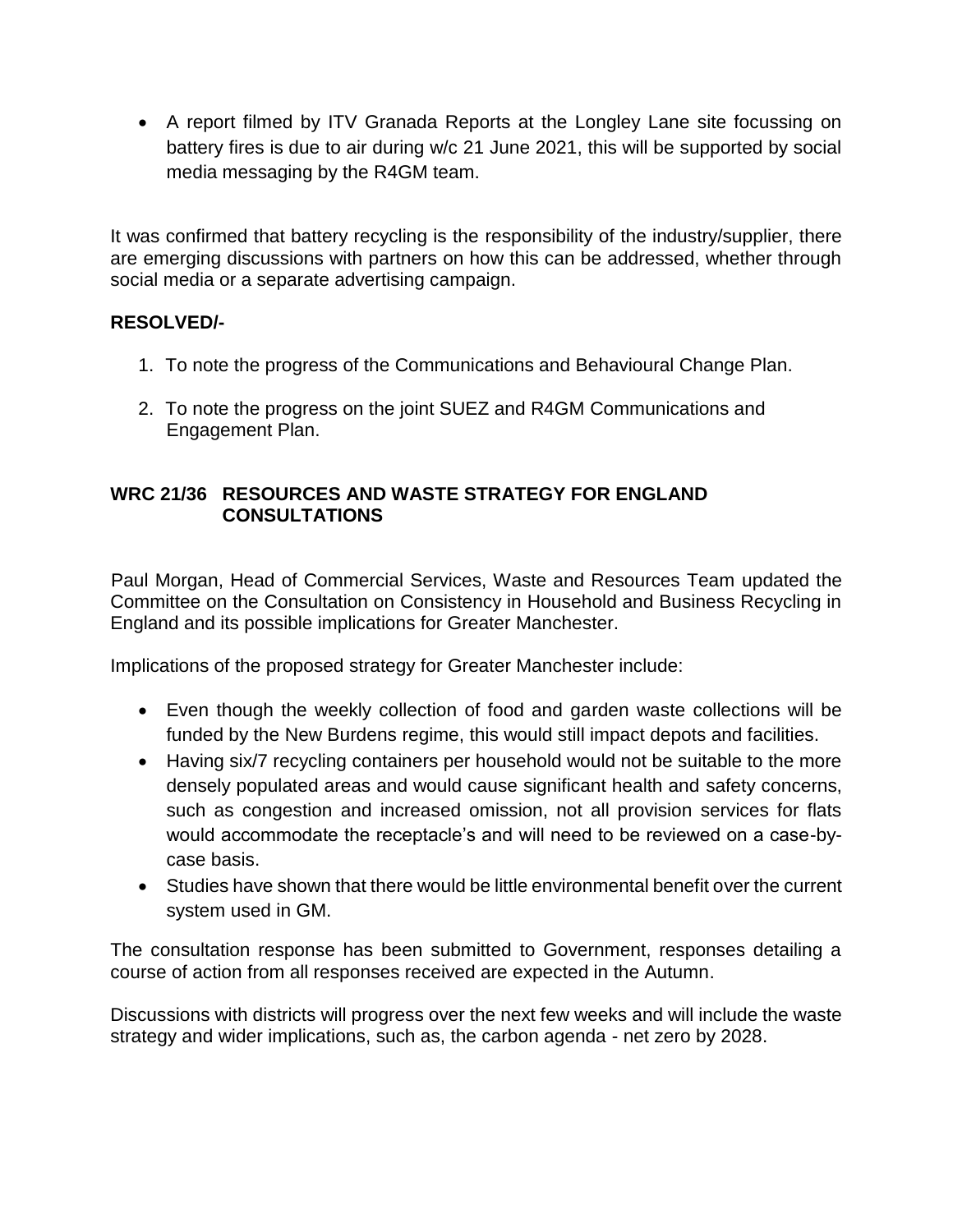Members raised concerns on the suggestion that three bins be collected on one day, this causing problems for people with sight and/or mobility issues, users of mobility chairs, prams etc.

Members reiterated their concerns regarding the number of additional bins being required and other factors and suggested that GM residents be surveyed as evidence to the consultation response.

It was reported that Government believed that separate collections would indicate a better standard of return.In preparation, officers were undertaking relevant modelling to consider the best options.

In relation to mandated fortnightly residual waste collections, Members were concerned that this would reduce recycling rates and have significant cost implications. Furthermore, three weekly collections were well established in many areas of Greater Manchester so this would potentially cause unnecessary confusion for residents. However, it was noted that collections, bin sizes and bin colours were not standard across GM and therefore it would be difficult in the current contractual arrangements to meet Government demands to standardise at this point.

Greater Manchester has well established collection patterns and should also not be quick to introduce changes that would not be for the good of its residents.

## **RESOLVED/-**

1. To note the report.

## **WRC 21/37 GMCA WASTE AND RESOURCES BUDGET OUTTURN 2020/21**

Steve Wilson, GMCA Treasurer introduced the report setting out the revenue and capital outturn for 2020/21 for the Waste and Resources Service.

## **RESOLVED/-**

1. To note the report.

## **WRC 21/38 EXCLUSION OF THE PRESS AND PUBLIC**

#### **RESOLVED/-**

That, under section 100 (A)(4) of the Local Government Act 1972, member of the press and public should be excluded from the meeting for the following items of business on the grounds that this involves the likely disclosure of exempt information, as set out in paragraphs 3 & 5, Part 1, Schedule 12A of the Local Government Act 1972 and that the